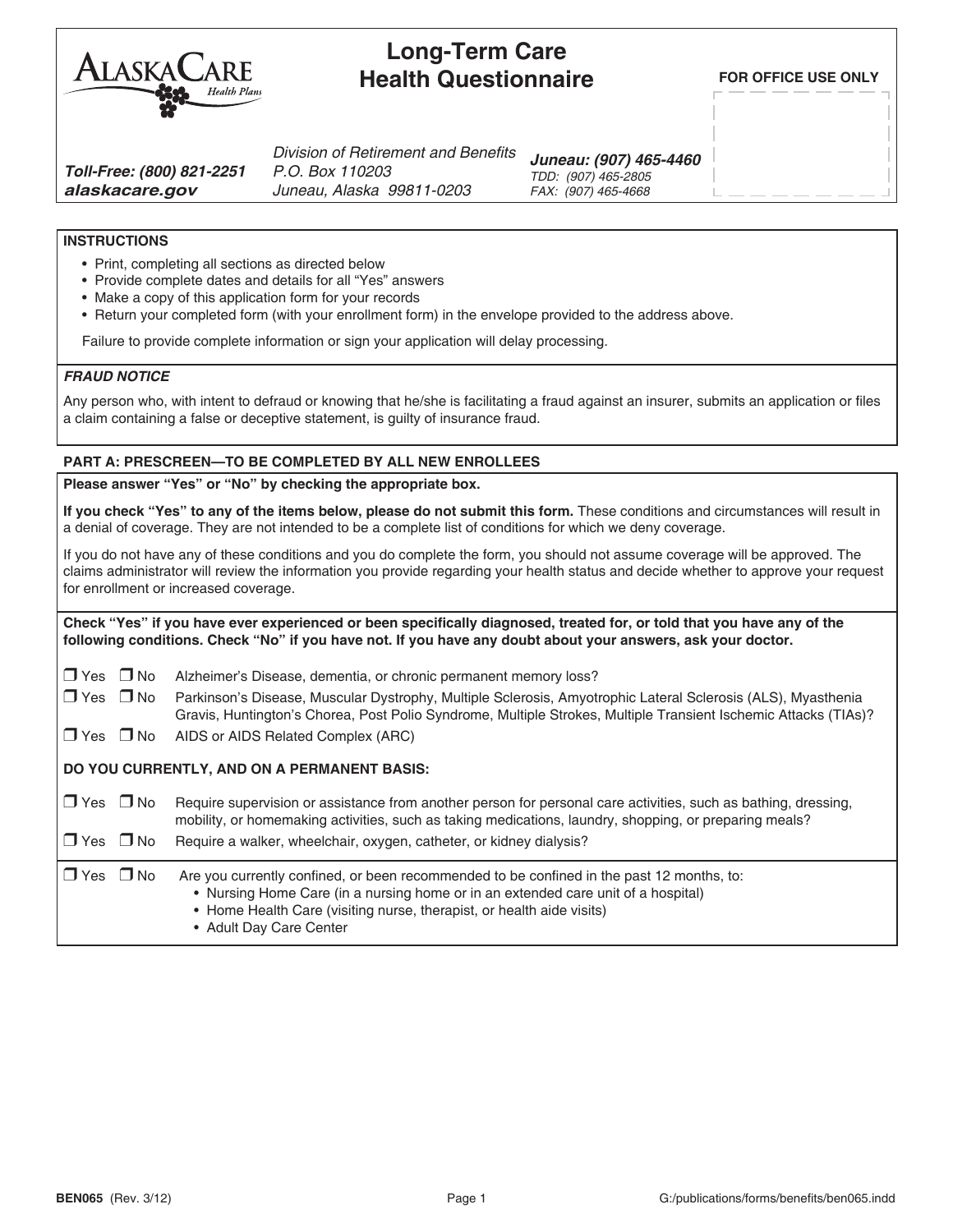This page intentionally left blank.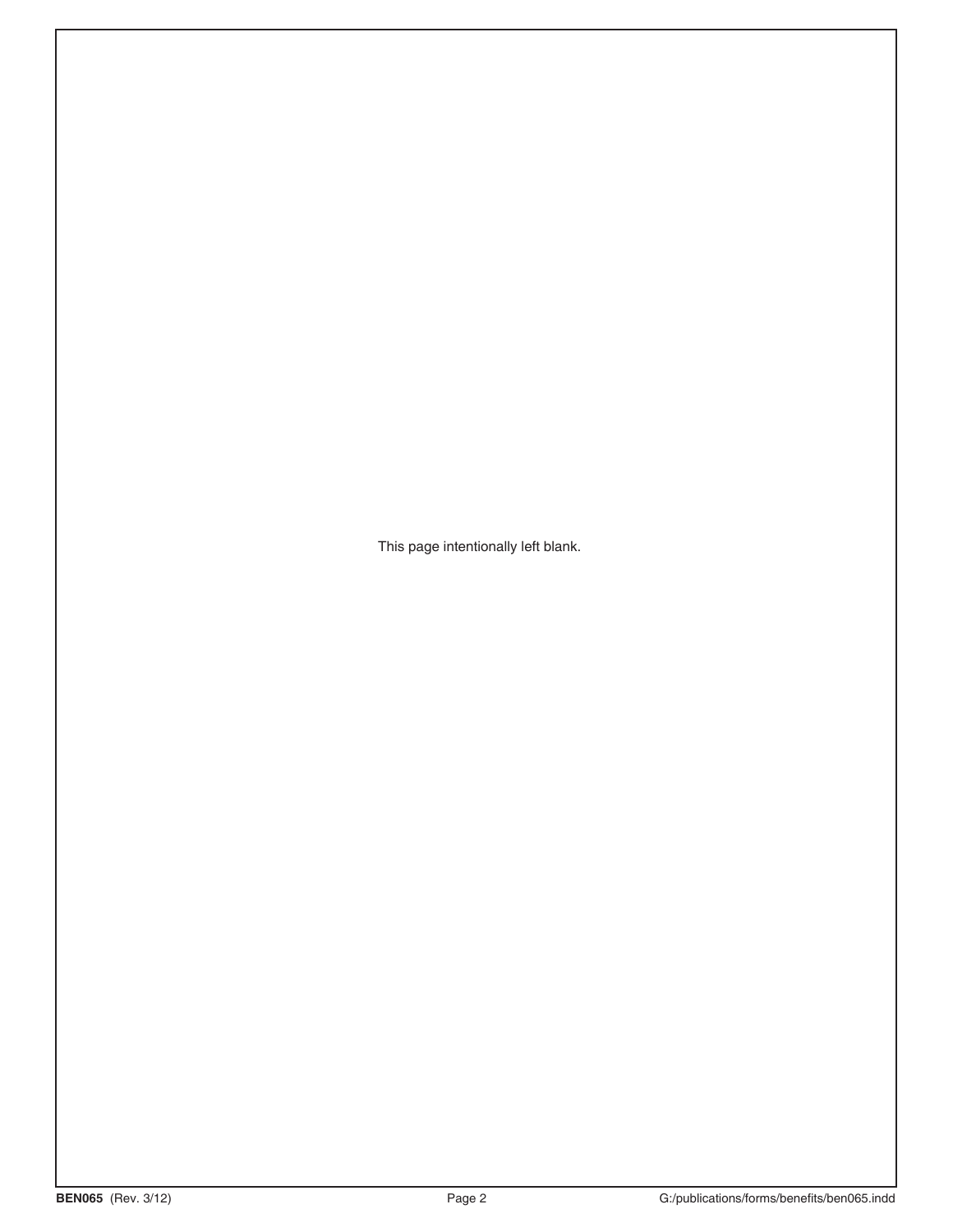# **PART B: APPLICANT INFORMATION**

| <b>Applicant Name</b>          | Last                                  | First |                            | M.I. | Prior                           |       | Social Security Number or RIN |         |
|--------------------------------|---------------------------------------|-------|----------------------------|------|---------------------------------|-------|-------------------------------|---------|
|                                | Retiree Name (If applicant is spouse) | Last  | First                      |      | M.I.                            | Prior | Social Security Number or RIN |         |
| <b>Mailing Address</b>         | Street or P.O. Box                    |       |                            |      |                                 | City  | <b>State</b>                  | $ZIP+4$ |
| Daytime Telephone Number       |                                       |       | Date of Birth (mm/dd/yyyy) |      |                                 |       | Gender                        |         |
|                                |                                       |       |                            |      |                                 |       | $\Box$ Male $\Box$ Female     |         |
| Height<br>Ft.                  | In.                                   |       |                            |      | Weight                          | Lbs.  |                               |         |
|                                |                                       |       |                            |      |                                 |       |                               |         |
| <b>Additional Contact Name</b> |                                       |       |                            |      | <b>Contact Telephone Number</b> |       |                               |         |

# **PART C: MEDICAL QUESTIONNAIRE**

| <b>CONDITIONS</b>                                                                                                                                                                                           | CHECK ONE                                                                                       | Please provide complete details (dates, diagnosis,<br>treatments, medications, recovery date) to any YES answer.<br>For additional space, attach a separate sheet. |  |  |  |  |
|-------------------------------------------------------------------------------------------------------------------------------------------------------------------------------------------------------------|-------------------------------------------------------------------------------------------------|--------------------------------------------------------------------------------------------------------------------------------------------------------------------|--|--|--|--|
|                                                                                                                                                                                                             | In the PAST 5 YEARS have you been diagnosed for or treated for any of the following conditions? |                                                                                                                                                                    |  |  |  |  |
| Heart Attack or other heart problems, high blood<br>pressure, circulatory problems such as stroke or<br>TIA (mini-stroke).                                                                                  | $\Box$ Yes<br>$\Box$ No                                                                         |                                                                                                                                                                    |  |  |  |  |
| Neurological paralysis, senility or any mental or<br>other disorder of the brain, depression, memory<br>loss, confusion, forgetfulness, anxiety, or drug or<br>alcohol abuse.                               | $\Box$ Yes<br>$\Box$ No                                                                         |                                                                                                                                                                    |  |  |  |  |
| Liver disease.                                                                                                                                                                                              | $\Box$ Yes<br>$\Box$ No                                                                         |                                                                                                                                                                    |  |  |  |  |
| Parkinson's disease, Multiple Sclerosis,<br>Amyotrophic Lateral Sclerosis, myopathies-<br>neuropathies, Scleroderma or other connective<br>tissue disorders, Huntington's Chorea or Lupus<br>Erythematosus. | $\Box$ Yes<br>$\Box$ No                                                                         |                                                                                                                                                                    |  |  |  |  |
| Known or active cancer, tumor or other growth<br>(other than minor skin cancer)                                                                                                                             | $\Box$ Yes<br>$\square$ No                                                                      |                                                                                                                                                                    |  |  |  |  |
| Muscle, bone, or joint disorder, such as<br>Osteoarthritis or Rheumatoid arthritis.                                                                                                                         | $\Box$ Yes<br>$\square$ No                                                                      |                                                                                                                                                                    |  |  |  |  |
| Diseases of the kidney (including dialysis)                                                                                                                                                                 | $\Box$ Yes<br>$\square$ No                                                                      |                                                                                                                                                                    |  |  |  |  |
| Diabetes-insulin or noninsulin dependent.<br>Chronic obstructive pulmonary disease or any<br>lung problems.                                                                                                 | $\Box$ Yes<br>$\Box$ No                                                                         |                                                                                                                                                                    |  |  |  |  |
| Acquired Immune Deficiency Syndrome (AIDS)<br>or AIDS-related disorder.                                                                                                                                     | $\Box$ Yes<br>$\Box$ No                                                                         |                                                                                                                                                                    |  |  |  |  |
| In the PAST 5 YEARS have you been<br>hospitalized two or more times or have you been<br>confined to a nursing home for more than a two-<br>week stay?                                                       | $\Box$ Yes<br>$\Box$ No                                                                         |                                                                                                                                                                    |  |  |  |  |